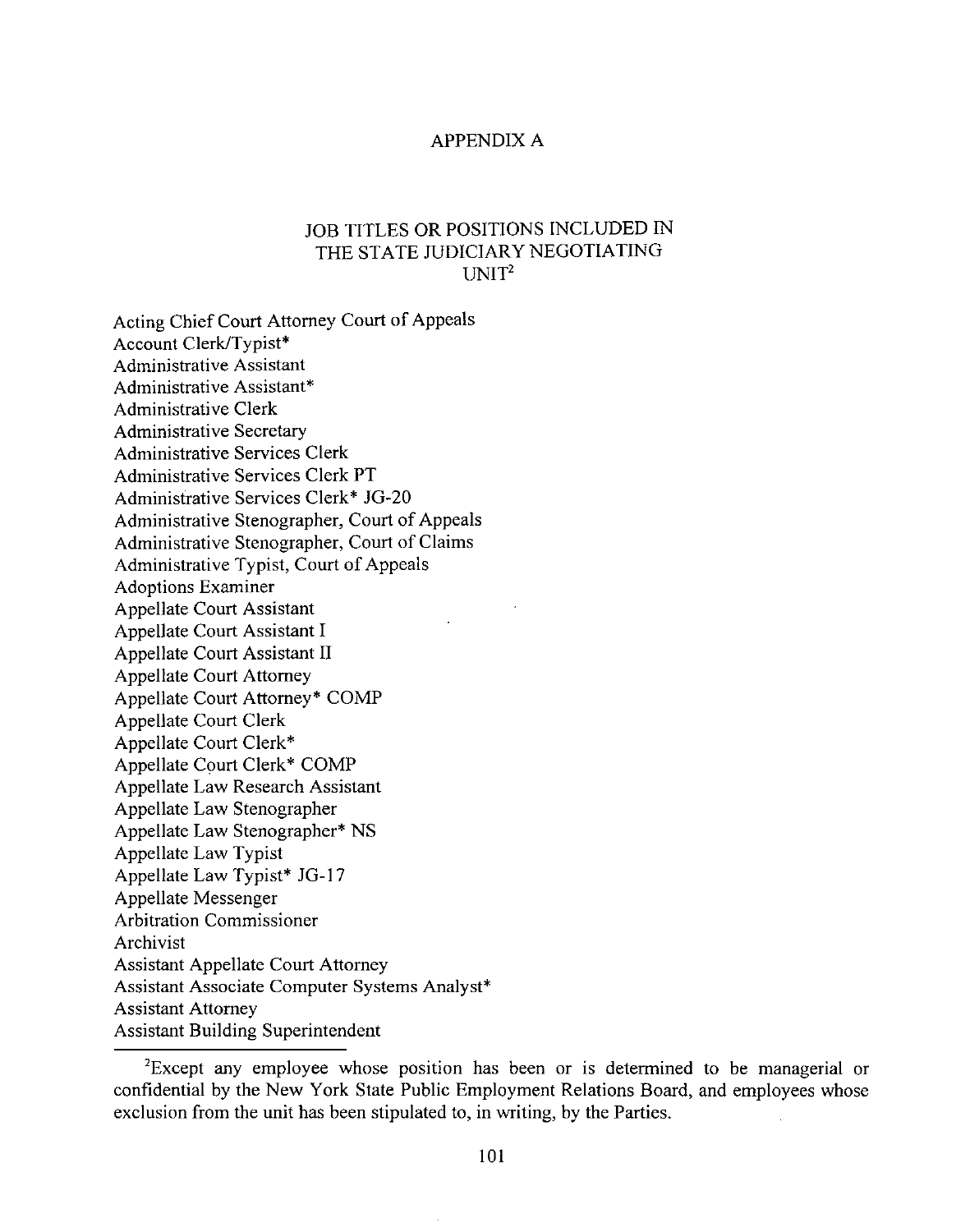Assistant Consultation Clerk, Court of Appeals Assistant Court Analyst Assistant Court Clerk Assistant Court Clerk" JG-16 Assistant Court Clerk" JG-17 Assistant Data Processing Manager Assistant Data Processing Operations Manager Assistant Deputy Clerk" Assistant Deputy Clerk of Court-Appellate Division Assistant Deputy Chief Appellate Court Attorney, 1st Dept. Assistant Deputy Chief Appellate Court Attorney, 2nd Dept. Assistant Executive Secretary Assistant Judicial Benefits Administrator Assistant Legal Editor Assistant Local Area Network Administrator Assistant MHLS Attorney Assistant MHLS Attorney PT Assistant Microfilm Supervisor Assistant Network Technologist Assistant Printer Assistant Reporter II\* NS Assistant Secretary to Chief Judge Assistant State Reporter Assistant Supervisor Centralized Printing Assistant Surrogate's Court Clerk" JG-16 Associate Appellate Court Clerk Associate Attorney Associate Computer Applications Programmer Associate Computer Systems Analyst Associate Computer Systems Analyst\* Associate Computer Systems Programmer Associate Court Attorney Associate Court Attorney (Trial Part) Associate Court Attorney (Trial Part) PT Associate Court Attorney (Trial Part) to Acting Justice Associate Court Clerk Associate Court Clerk" JG-26 Associate Law Clerk to Appellate Division Justice Associate Law Clerk to Judge Associate Local Area Network Administrator Associate MHLS Attorney Associate Network Technologist Associate Surrogate's Court Clerk Attendant\*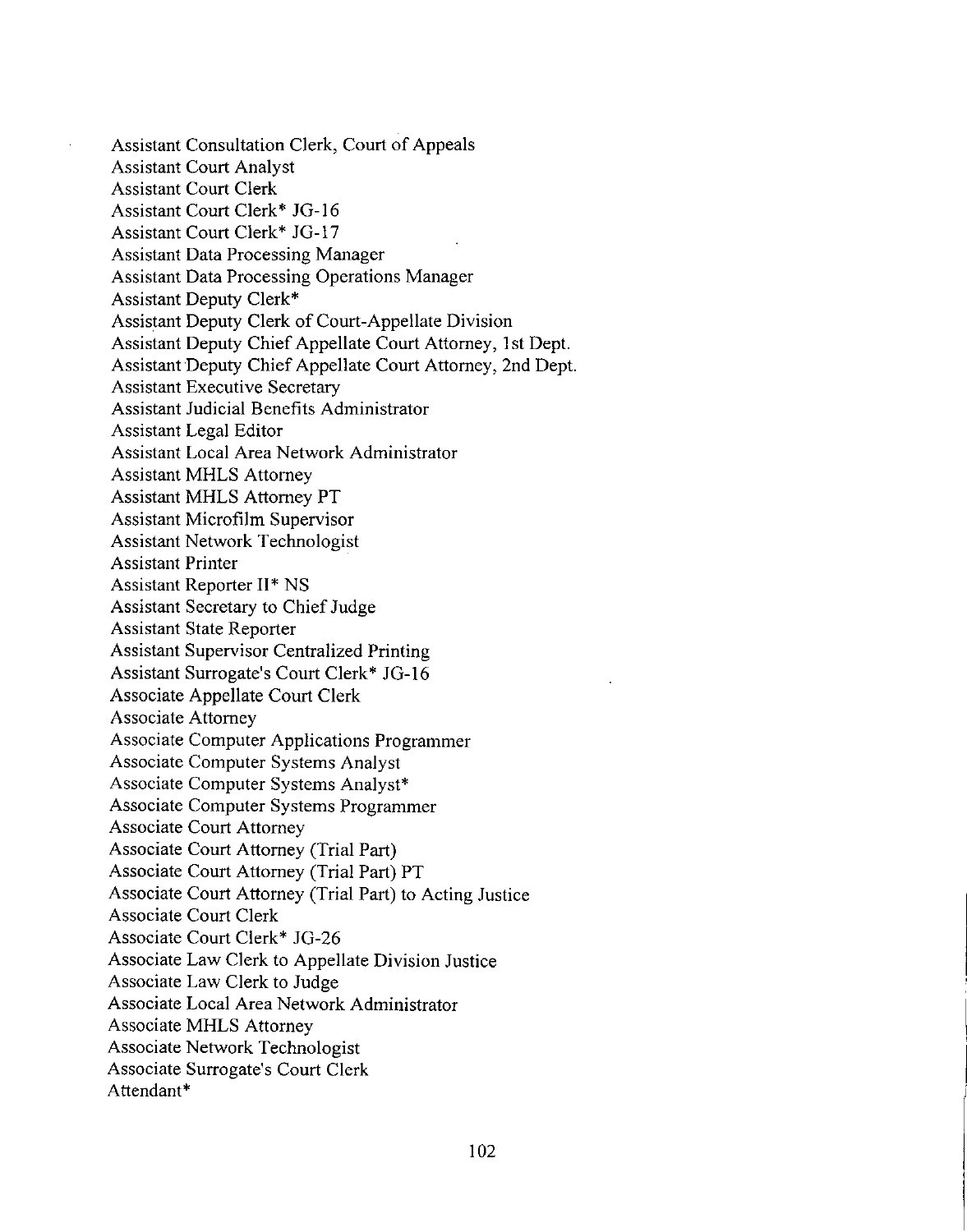Attorney Building Guard Building Manager Building Superintendent Chief Appellate Court Attorney- 1st Dept. Chief Appellate Court Attorney - 2nd Dept. Chief Appellate Court Attorney - 3rd Dept. Chief Appellate Court Attorney - 4th Dept. Chief Attorney Chief Attorney, Grievance Committee Chief Attorney, Grievance Committee, 1st Dept. Chief Computer Operator Chief Counsel\* NS Chief Court Attendant, Appellate Division Chief Court Attorney Chief Court Attorney, Court of Appeals Chief Court Attorney, Appellate Term, 2nd Dept. Chief Legal Editor Chief Legal Reference Attorney, Court of Appeals Chief Management Analyst Chief Mental Hygiene Legal Service Attorney Chief Motion Clerk Appellate Div, 3rd Dept. Chief Officer\* Chief Offset Printing Machine Operator Chief Security Attendant, Court of Appeals City Marshal\* NCOM Clerical Aide Clerk Clerk\* NS Clerk-PT\* NS Clerk- Typist Clerical Research Aide Clerical Assistant, Court of Appeals Computer Applications Programmer Computer Applications Programmer Trainee Computer Operator Computer Operator Trainee Computer Systems Analyst Computer Systems Analyst Trainee Computer Systems Programmer Consultation Clerk, Court of Appeals Consultation Clerk, Appellate Division, 4th Dept. Confidential Assistant, Committee on Character and Fitness\* Confidential Attendant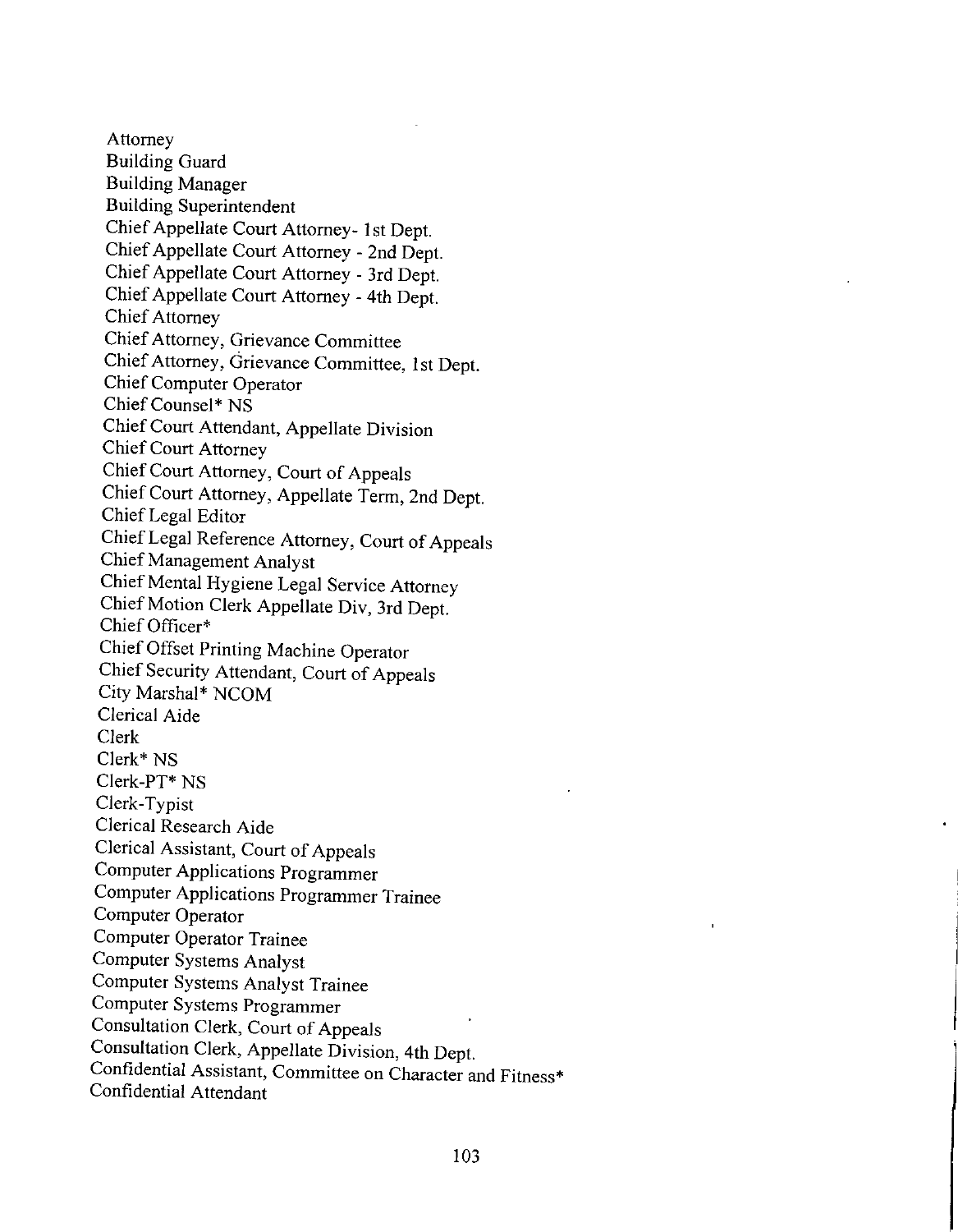Confidential Attendant\* NCOM JG-IO Confidential Clerk\* JG-23 Confidential Clerk\* JG-25 Confidential Decision and Order Clerk\* Confidential Legal Stenographer\* Confidential Records Clerk\* Court Aide Court Analyst Court Assistant Court Assistant **PT** Court Assistant HSAP Court Attendant Court Attendant\* Court Attendant JG8 NC\* Court Attendant\* NS, except in Rockland County Court Attendant, Appellate Division Court Attendant, Court of Appeals Court Attorney Court Attorney PT Court Attorney Referee Court Attorney-Trial Part Court Attorney-Trial Part (SPLT) Court Attorney-Trial Part PT Court Attorney (Trial Part) to Acting Justice Court Attorney (Trial Part) to Acting Justice PT Court Attorney, Court of Appeals Court Building Guard Court Clerk Court Clerk PT Court Clerk\* Court Clerk - Specialist Court Crier\* Court Interpreter Court Interpreter **PT** Court Office Assistant Court Office Assistant HSAP Court Office Assistant (Keyboarding) Court Office Assistant (Keyboarding) PT Court Office Assistant PT Court Officer\* Court Officer\* EX Court Officer, Court of Appeals Court Officer Sergeant Court Officer Sergeant, Court of Appeals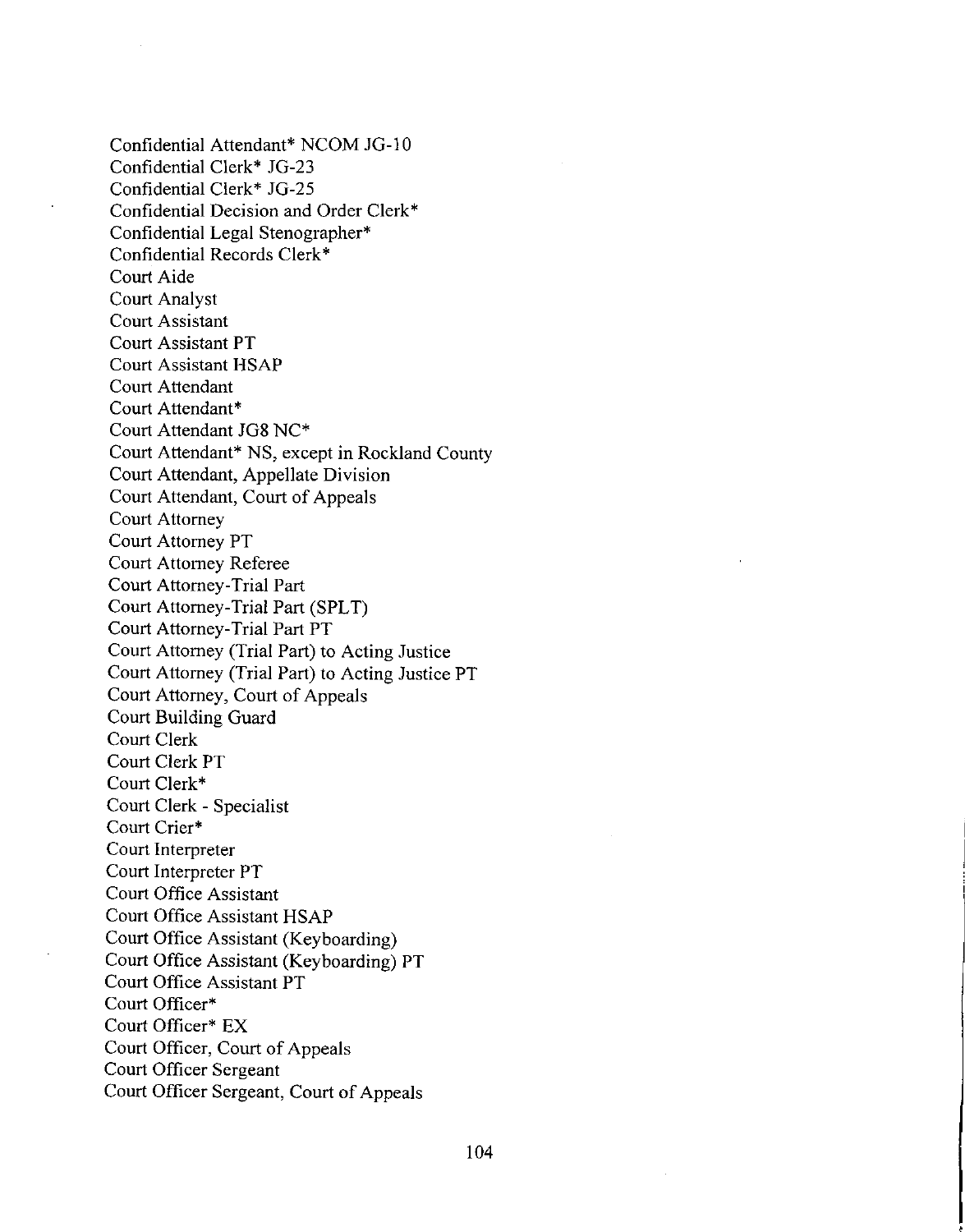Court Reporter Court Reporter\* Court Reporter PT Court Revenue Assistant Court Security Specialist Court Stenographer\* Court Stenographer\* PT Custodial Aide Custodial Assistant\* NS Custodian Elevator Operator\* Data Communications Analyst Data Entry Supervisor\* Data Processing Operations Manager Data Recording Assistant Decision Clerk\* Deputy Assistant Consultation Clerk, Court of Appeals Deputy Building Superintendent Deputy Chief Appellate Court Attorney, Ist Dept. Deputy Chief Appellate Court Attorney, 2nd Dept. Deputy Chief Appellate Court Attorney, 3rd Dept. Deputy Chief Attorney Deputy Chief Clerk I Deputy Chief Court Attorney, Court of Appeals Deputy Chief Security Attendant, Court of Appeals Deputy Executive Director, Board of Law Examiners Deputy Executive Secretary Deputy Marshal\* Deputy State Reporter Director, Family Counseling Unit\* Driver - Messenger Drug Court Coordinator Drug Court Specialist\* Educational Training Coordinator Electronic Photocomposition Specialist Executive Assistant\* JG-30 Executive Assistant\* NS Executive Assistant, Appellate Division Family Court Hearing Examiner Assistant Family Court Hearing Examiner Assistant PT File Clerk First Assistant Building Superintendent Graphics and Desktop Publishing Specialist Graphics Design Specialist Grievance Examiner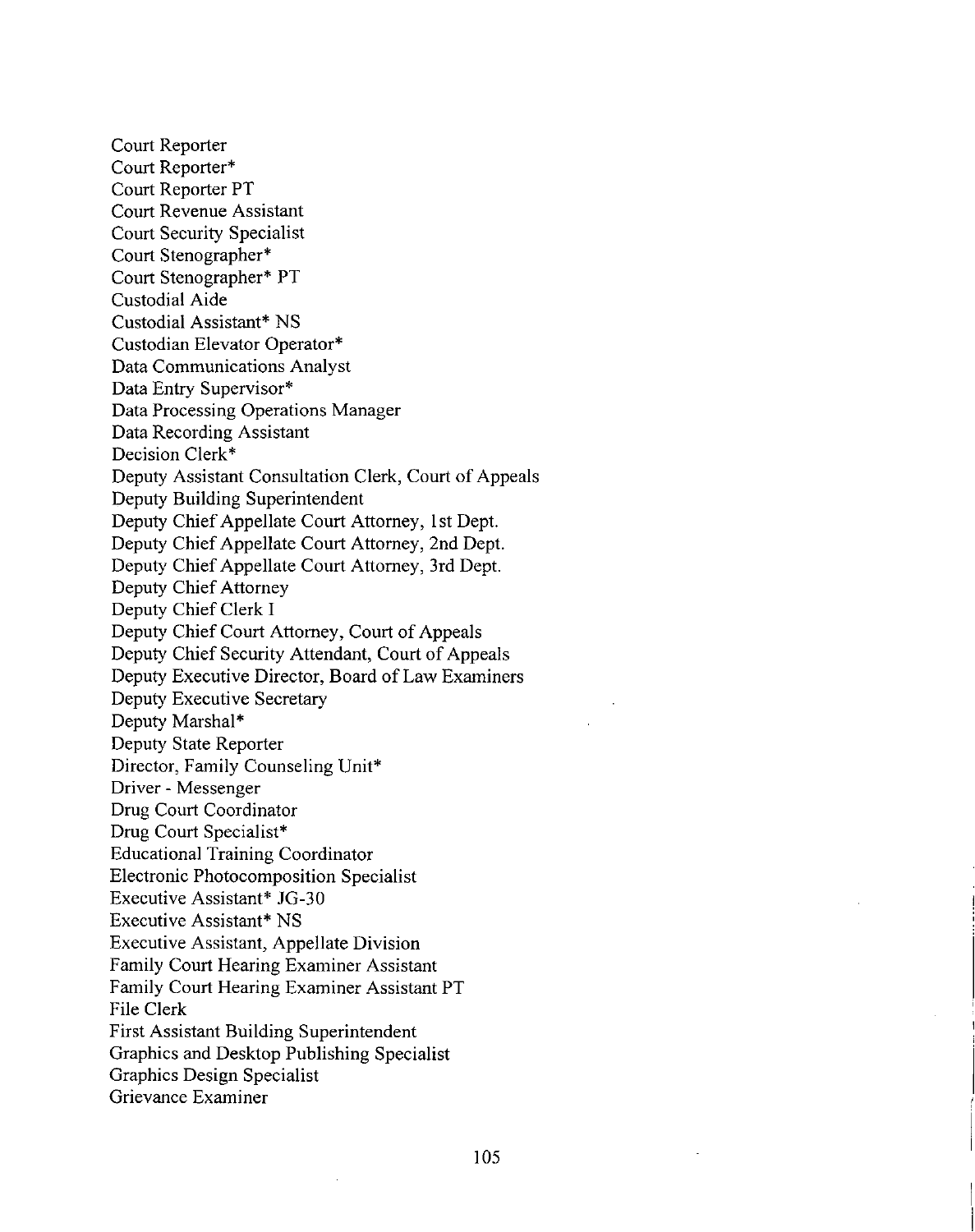Information Technology Analyst Instructor Junior Court Analyst Junior Court Analyst (Hourly) Jury Analyst Law Assistant 1\* NS Law Assistant\* NS Law Clerk to Appellate Division Justice Law Clerk to Chief Judge Law Clerk to Judge Law Clerk to Judge (SPLT) Law Clerk to Judge PT Law Clerk to Justice Law Clerk to Justice PT Law Examiner Law Librarian\* Law Librarian Law Librarian PT Law Librarian 1\* JG-18 Law Librarian 1\* JG-21 Law Librarian 1\* JG-21 PT Law Librarian, Court of Appeals Law Library Assistant Law Library Clerk Law Library Clerk PT Law Reporting Aide Law Reporting Assistant Law Reporting Typist Law Research Aide (Hrly) Law Stenographer Law Stenographer PT Law Student Legal Assistant 1\* NS Legal Assistant II\* NS Legal Editor Legal Fellow Legal Intern PT Legal Typist Librarian Library Assistant, Court of Appeals Library Technical Assistant Local Area Network Administrator Management Analyst Marshal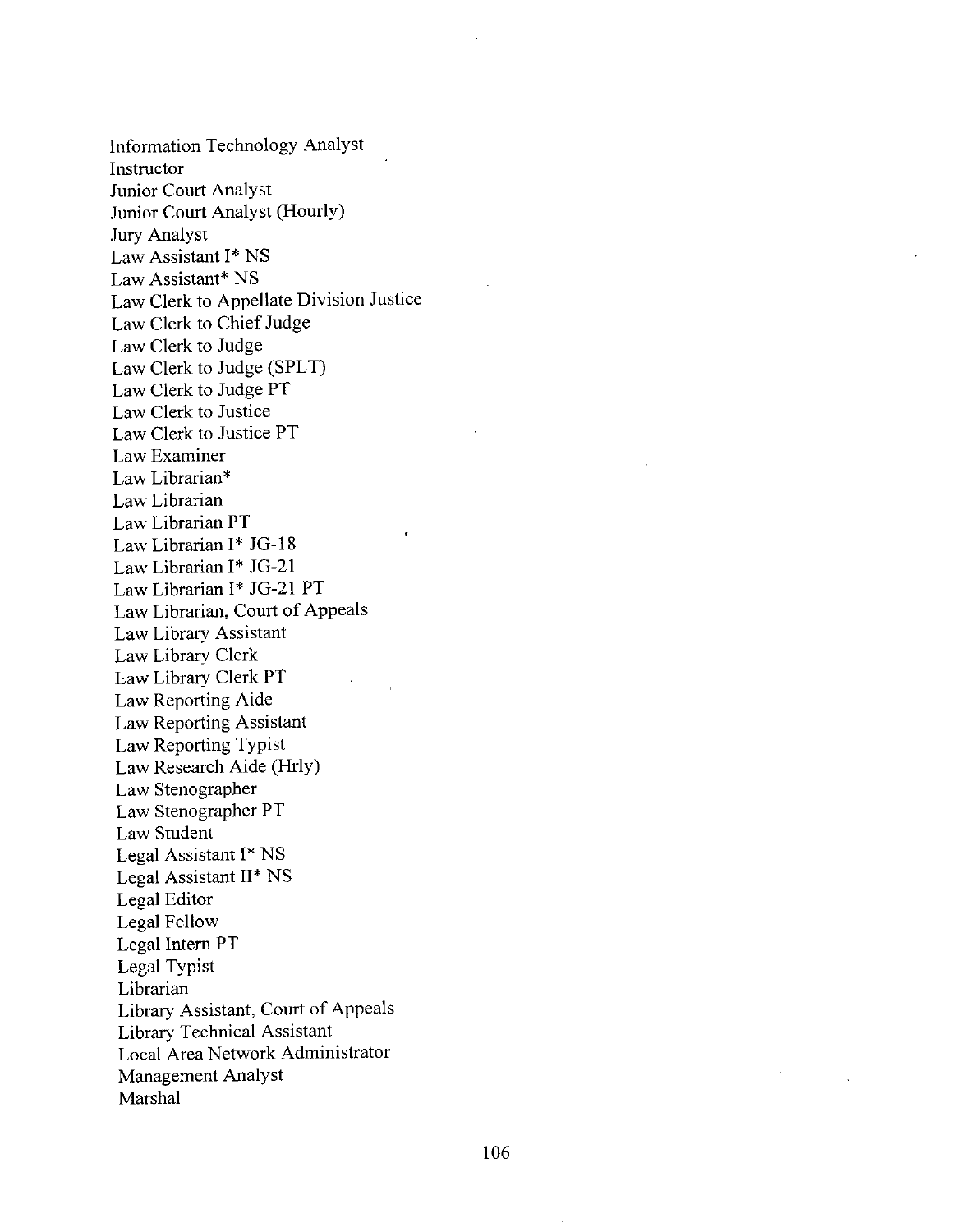Marshal' NCOM Mental Health Information Assistant\* Mental Health Information Officer Mental Hygiene Legal Service Attorney Mental Hygiene Information Service Program Attorney PT Messenger<sup>\*</sup> Messenger - Court of Appeals Microfilm Coordinator Microfilm Supervisor Microfilm Supervisor PT Network Technologist New York State Court Officer New York State Court Officer - Lieutenant New York State Court Officer-Sergeant New York State Court Officer-Trainee Office Clerical Assistant\* Office Clerical Assistant PT\* PC Analyst Personnel Analyst Personnel Analyst\* COMP Principal Administrative Assistant Principal Administrative Services Clerk Principal Appellate Court Attorney Principal Appellate Court Clerk Principal Appellate Court Clerk' Principal Appellate Office Assistant Principal Appellate Office Stenographer Principal Appellate Office Typist Principal Assistant Building Superintendent Principal Attorney Principal Computer Applications Programmer Principal Computer Operator Principal Computer Systems Analyst Principal Computer Systems Programmer Principal Court Analyst Principal Court Attorney Principal Court Attorney Court of Appeals Principal Court Attorney (Trial Part) to Acting Justice Principal Court Reporter Principal Court Reporter\* Principal Custodial Aide Principal Database Programmer Principal Data Entry Clerk Principal Information Technology Analyst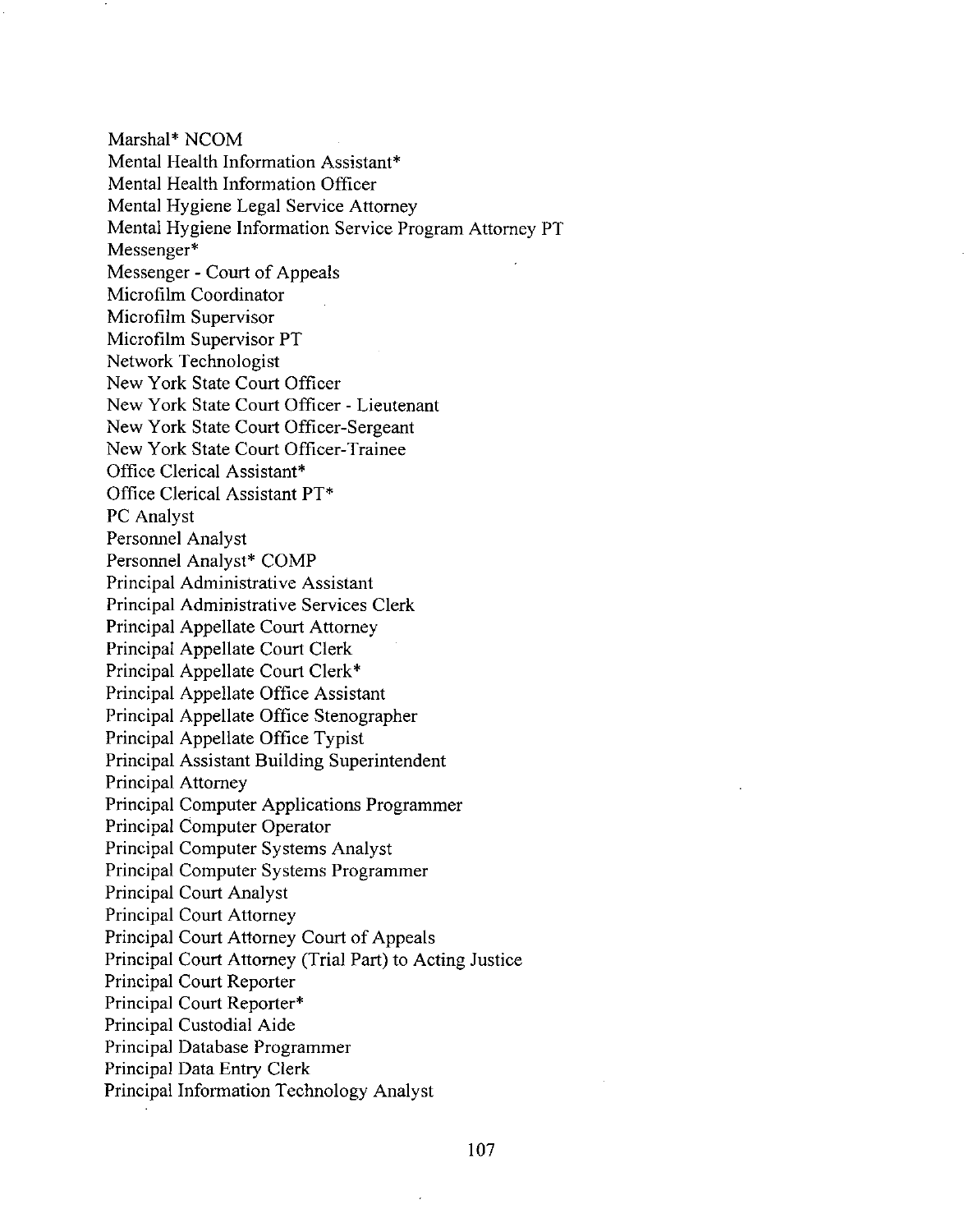Principal Jury Analyst Principal Law Assistant (Trial Part) to Acting Justice Principal Law Clerk to Appellate Division Justice Principal Law Clerk to Judge Principal Law Clerk to Judge PT\* Principal Law Librarian Principal Law Librarian\* Principal Legal Editor Principal Local Area Network Administrator Principal Management Analyst Principal Mental Health Information Officer Principal Mental Hygiene Legal Services Attorney Principal Network Technologist Principal Office Stenographer\* Principal Office Stenographer PT\* Principal Offset Printing Machine Operator Principal Offset Printing Machine Operator Specialist Principal PC Analyst Principal Secretary to Judge Principal Stenographer - Court of Appeals Principal Surrogate's Court Clerk Principal Technical Support Assistant Printer, Court of Appeals Prisoner Applications Clerk Project Director Court Improvement Records Administrator Reference Clerk Reporting Stenographer\* Research Assistant Resource Coordinator I Resource Coordinator II Resource Coordinator **III** Secretarial Assistant\* Secretarial Stenographer\* NCOM Secretary Secretary to Acting Justice Secretary to Appellate Division Justice Secretary to Appellate Division Justice\* Secretary to Commissioner of Jurors (Clerk Court)\* Secretary to Committee on Character and Fitness Secretary to the Court of Appeals Secretary to the Court of Appeals Legal Research Staff Secretary to Judge Secretary to Judge\* COMP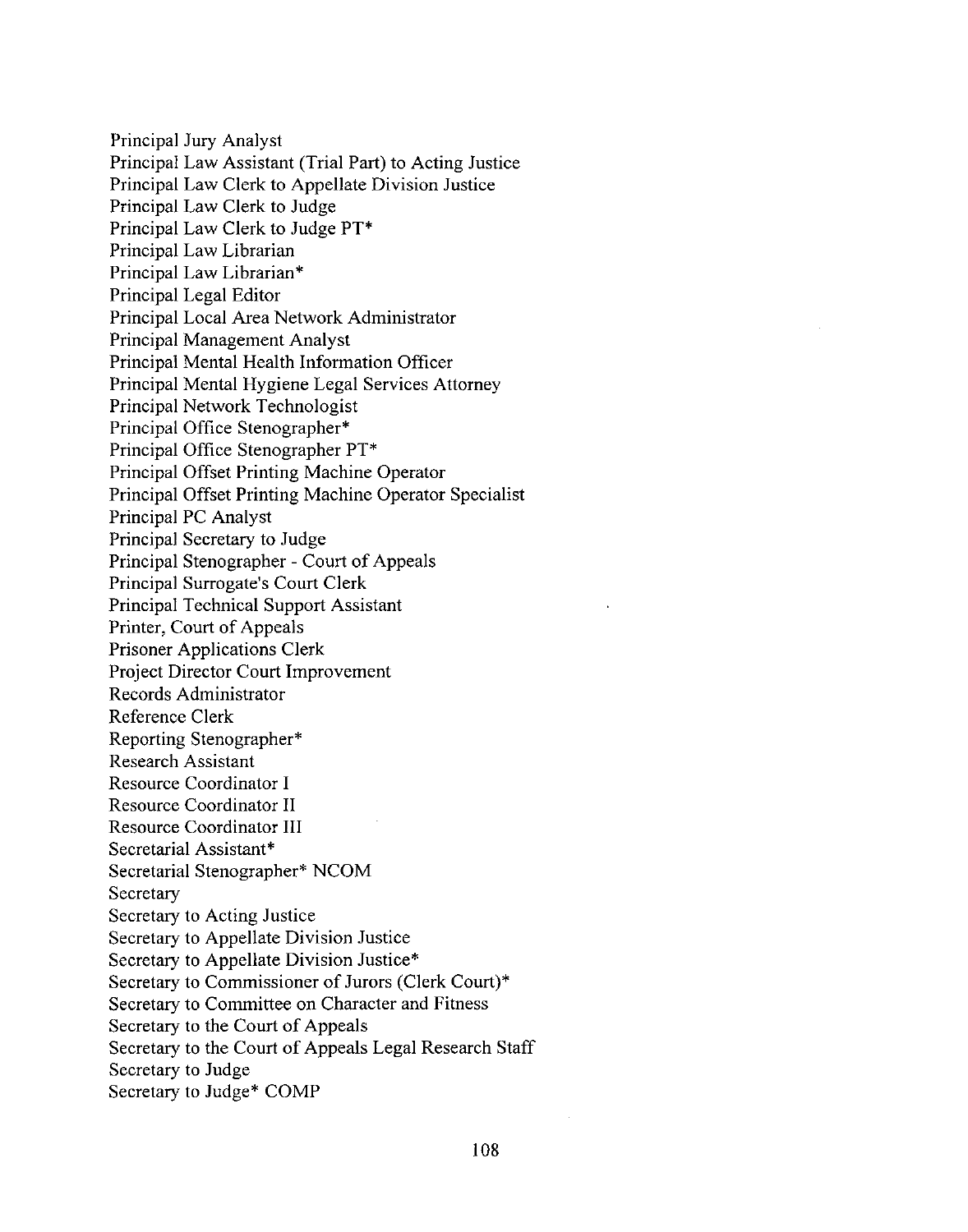Secretary to Presiding Justice Secretary to Presiding Justice\* Secretary to Supreme Court Justice Security Attendant, Court of Appeals Security Officer Senior Administrative Assistant Senior Administrative Clerk Senior Administrative Secretary Senior Administrative Secretary\* Senior Administrative Services Clerk Senior Appellate Court Assistant Senior Appellate Court Attorney Senior Appellate Court Clerk Senior Appellate Court Clerk\* Senior Appellate Court Clerk\* COMP Senior Appellate Law Stenographer Senior Appellate Office Assistant Senior Appellate Office Stenographer Senior Appellate Office Typist Senior Assistant Building Superintendent Senior Associate Computer Applications Programmer Senior Attorney Senior Clerical Assistant, Court of Appeals Senior Computer Applications Programmer Senior Computer Operator Senior Computer Systems Analyst Senior Computer Systems Analyst **PT** Senior Computer Systems Programmer Senior Counsel Senior Court Analyst Senior Court Analyst **PT** Senior Court Attendant, Appellate Division Senior Court Attorney Senior Court Attorney (Trial Part) Senior Court Attorney (Trial Part) **PT** Senior Court Attorney (Trial Part) to Acting Justice Senior Court Attorney to Court of Appeals Senior Court Building Guard Senior Court Clerk Senior Court Office Assistant Senior Court Office Assistant HSAP Senior Court Office Assistant (Keyboarding) Senior Court Office Assistant (Keyboarding) **PT** Senior Court Officer\*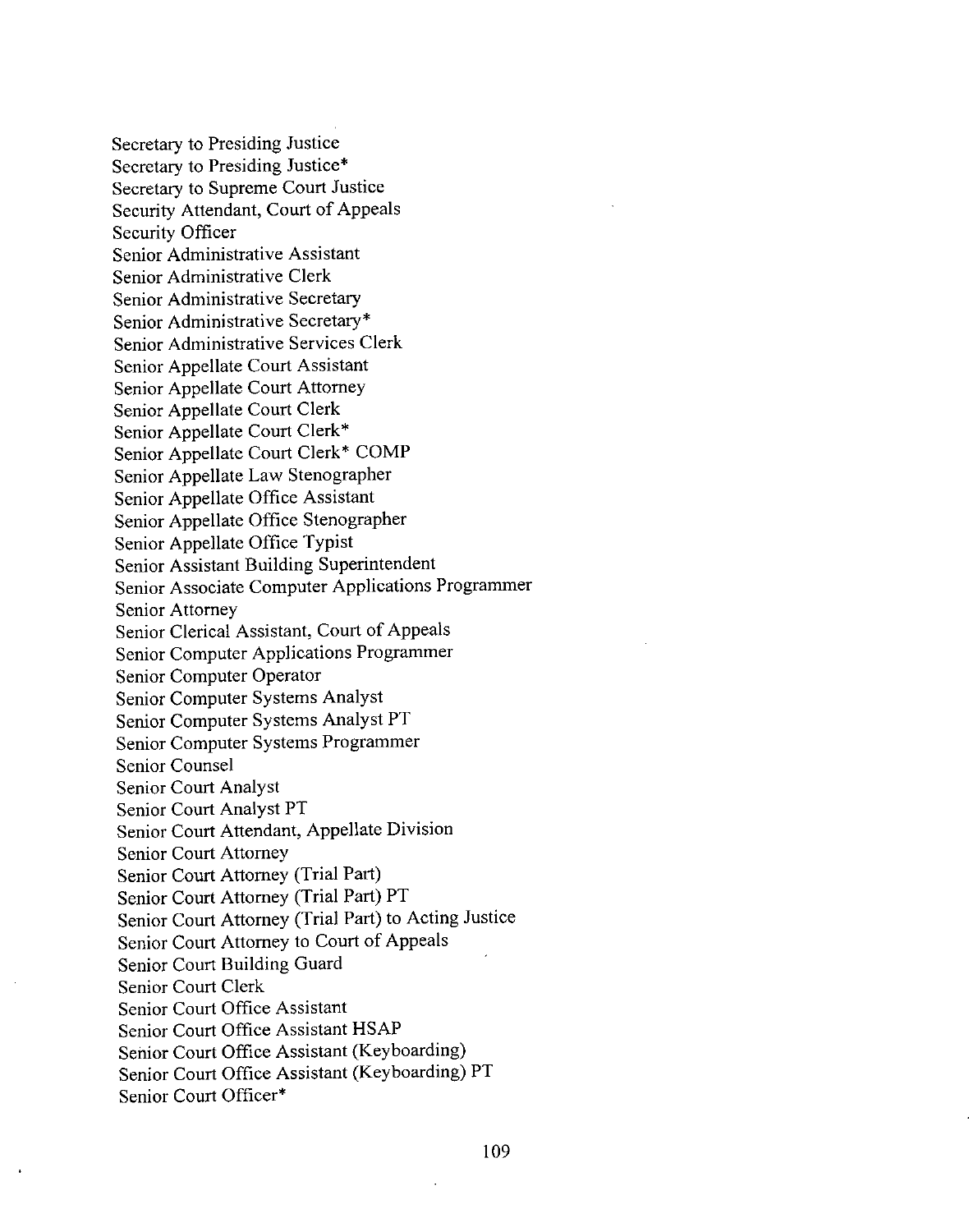Senior Court Reporter Senior Court Reporter PT Senior Court Security Attendant, Court of Appeals Senior Custodial Aide Senior Database Programmer Senior Data Communications Analyst Senior Data Entry Clerk\* Senior Data Recording Assistant Senior Deputy Chief Court Attorney, Court of Appeals Senior Education and Training Coordinator Senior Graphics Design Specialist Senior Jury Analyst Senior Law Clerk to Appellate Division Justice Senior Law Clerk to Judge Senior Law Examiner Senior Law Librarian Senior Law Librarian\* Senior Law Library Clerk Senior Law Library Clerk \* Senior Legal Editor Senior Local Area Network Administrator Senior Management Analyst Senior Mental Health Information Officer Senior MHLS Attorney Senior MHLS Attorney PT Senior Network Technologist Senior Office Stenographer\* Senior Office Stenographer\* PT Senior Offset Printing Machine Operator Senior PC Analyst Senior Personnel Analyst Senior Secretary to Judge Senior Secretary to Judge\* COMP Senior Security Attendant Court of Appeals Senior Services Aide Senior Stenographer\* Senior Stenographer Court of Appeals Senior Supervising Data Recording Assistant Senior Technical Support Assistant Senior Typist Services Aide Special Project Assistant Special Projects Counsel Statistician